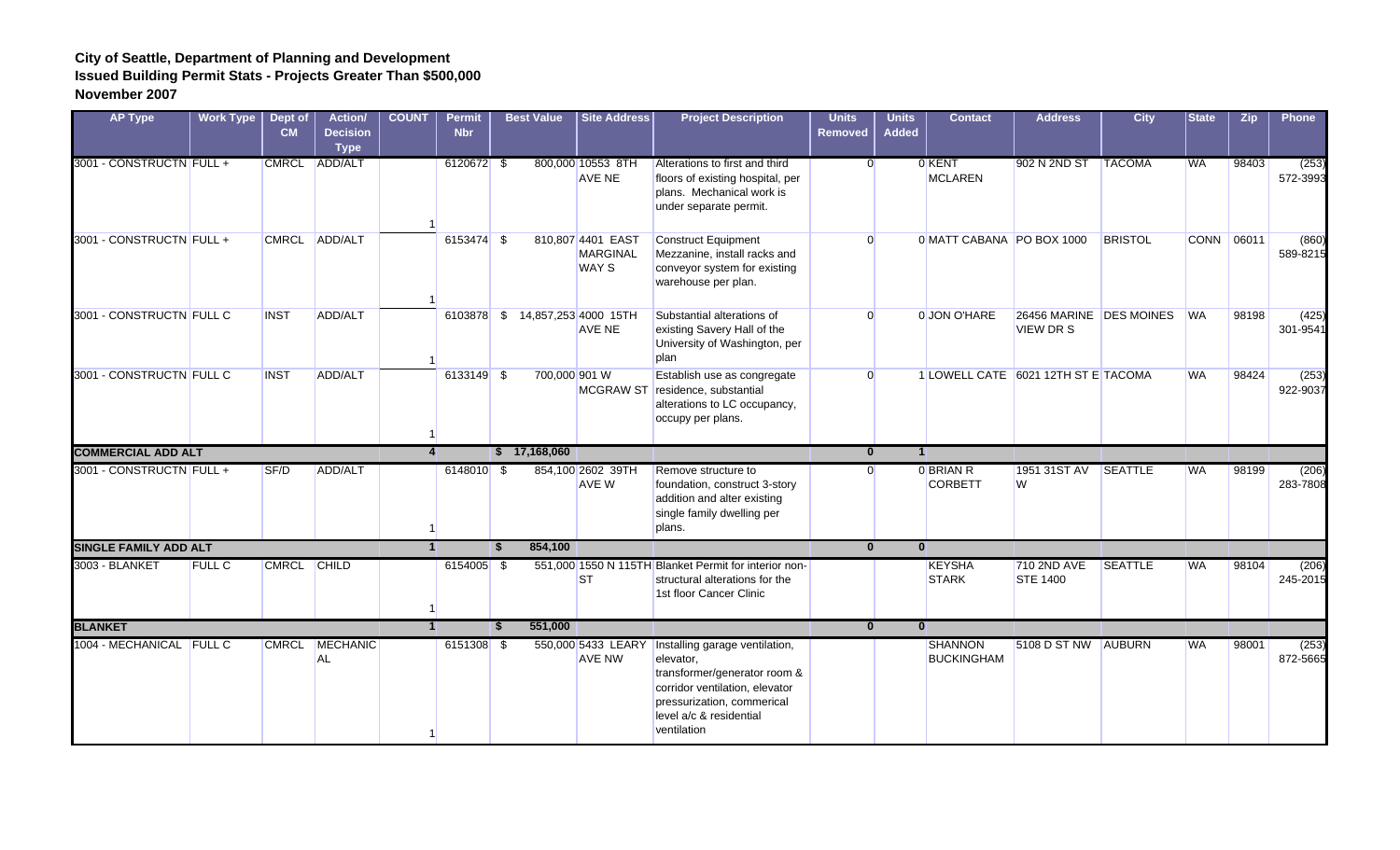| <b>AP Type</b>           | Work Type | Dept of<br>CM | <b>Action/</b><br><b>Decision</b><br><b>Type</b> | <b>COUNT</b> | <b>Permit</b><br><b>Nbr</b> |      | <b>Best Value</b>          | Site Address                       | <b>Project Description</b>                                                                                                                                                                                                                                                                                  | <b>Units</b><br><b>Removed</b> | <b>Units</b><br><b>Added</b> | <b>Contact</b>                               | <b>Address</b>                                             | <b>City</b>                    | <b>State</b> | <b>Zip</b> | Phone             |
|--------------------------|-----------|---------------|--------------------------------------------------|--------------|-----------------------------|------|----------------------------|------------------------------------|-------------------------------------------------------------------------------------------------------------------------------------------------------------------------------------------------------------------------------------------------------------------------------------------------------------|--------------------------------|------------------------------|----------------------------------------------|------------------------------------------------------------|--------------------------------|--------------|------------|-------------------|
| <b>MECHANICAL</b>        |           |               |                                                  |              |                             | - \$ | 550,000                    |                                    |                                                                                                                                                                                                                                                                                                             | $\mathbf{0}$                   | $\bf{0}$                     |                                              |                                                            |                                |              |            |                   |
| 3001 - CONSTRUCTN FULL C |           | CMRCL NEW     |                                                  |              | 6079976 \$                  |      | 1,129,757 3727             | <b>CALIFORNIA</b><br><b>AVE SW</b> | Construct mixed use structure<br>and open parking and occupy<br>per plan (Demolish existing<br>bldg).                                                                                                                                                                                                       | $\Omega$                       |                              | 1 GABRIELLE<br><b>MULLER</b>                 | 7209<br><b>GREENWOOD</b><br><b>AVE N</b>                   | <b>SEATTLE</b>                 | <b>WA</b>    | 98103      | (206)<br>782-2911 |
| 3001 - CONSTRUCTN FULL C |           | CMRCL NEW     |                                                  |              | 6080178 \$                  |      | 6,513,000 1800 S           |                                    | Phase 2 of 3 for Construction<br>JACKSON ST of a mixed-use apartment bldg<br>with street level commercial<br>and below-grade parking<br>(Concrete foundation + Steel<br>frames only this permit)/ Build<br>per plans (MUP 2408988).<br>Note: Complete re-design of<br>Phase 2 of 3 - submitted<br>8/9/2007. | $\Omega$                       |                              | 246 CHRISTOPHER 7525 SE 24TH<br><b>MEYER</b> | ST SUITE 180                                               | <b>MERCER</b><br><b>ISLAND</b> | <b>WA</b>    | 98040      | (206)<br>275-4060 |
| 3001 - CONSTRUCTN FULL C |           | CMRCL NEW     |                                                  |              | 6091160 \$                  |      |                            | 58,347,866 809 OLIVE<br><b>WAY</b> | Phase IIIB of IIIA & B<br>ordinance review only for<br>construction of a 38 story high-<br>rise mixed use building with<br>below grade parking and<br>occupy, per plans and mup<br>#3003647.                                                                                                                | $\Omega$                       |                              | 224 CRAIG<br><b>BELCHER</b>                  | 26456 MARINE DES MOINES<br><b>VIEW DR S</b>                |                                | <b>WA</b>    | 98198      | (206)<br>295-0613 |
| 3001 - CONSTRUCTN FULL C |           | CMRCL NEW     |                                                  |              |                             |      | 6117857 \$ 13,758,962 4301 | <b>ROOSEVELT</b><br><b>WAY NE</b>  | Establish use as retail sales<br>and service and apartments<br>and construct residental<br>building, per plans.                                                                                                                                                                                             | $\Omega$                       |                              |                                              | 99 LARRY ALLEN 26456 MARINE DES MOINES<br><b>VIEW DR S</b> |                                | <b>I</b> WA  | 98198      | (206)<br>914-5820 |
| 3001 - CONSTRUCTN FULL C |           | CMRCL NEW     |                                                  |              | 6135336 \$                  |      |                            | 950,000 909 N 143RD<br><b>ST</b>   | Phase I of III for construction<br>of a Mixed-use Structure/<br>residential, retail, indoor<br>participant sports, parking.<br>Shoring & Excavation only this<br>permit, per plan                                                                                                                           | $\Omega$                       |                              | 0 JODI<br><b>PATTERSON</b>                   | 26456 MARINE DES MOINES<br><b>VIEW DR S</b>                |                                | <b>WA</b>    | 98198      | (425)<br>681-4718 |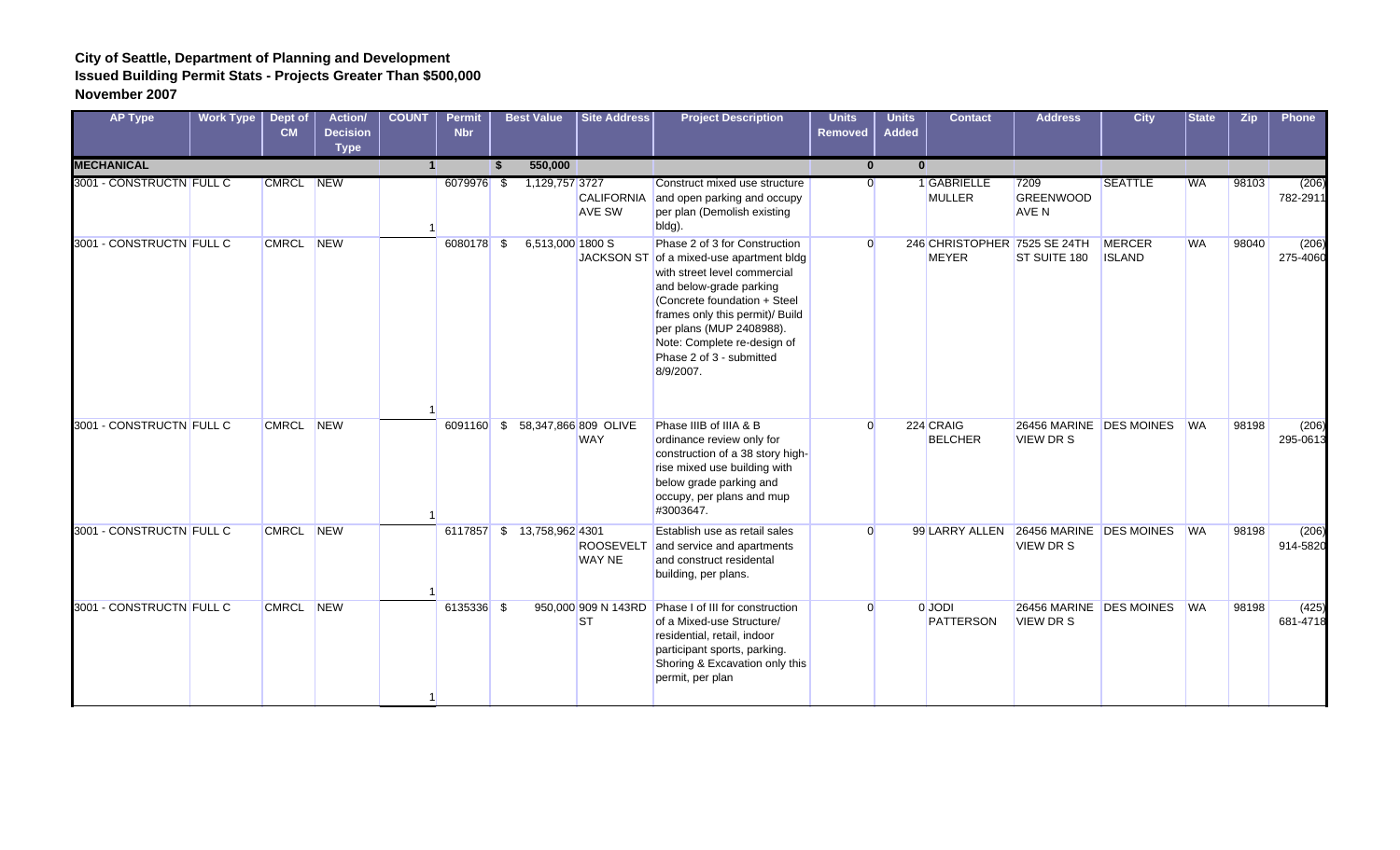| <b>AP Type</b>           | <b>Work Type</b> | Dept of<br>CM | Action/<br><b>Decision</b><br><b>Type</b> | <b>COUNT</b> | <b>Permit</b><br><b>Nbr</b> |      | <b>Best Value</b> | <b>Site Address</b>                | <b>Project Description</b>                                                                                                                                                                                                                                      | <b>Units</b><br><b>Removed</b> | <b>Units</b><br><b>Added</b> | <b>Contact</b>            | <b>Address</b>                                | <b>City</b>    | <b>State</b>      | <b>Zip</b> | <b>Phone</b>      |
|--------------------------|------------------|---------------|-------------------------------------------|--------------|-----------------------------|------|-------------------|------------------------------------|-----------------------------------------------------------------------------------------------------------------------------------------------------------------------------------------------------------------------------------------------------------------|--------------------------------|------------------------------|---------------------------|-----------------------------------------------|----------------|-------------------|------------|-------------------|
| 3001 - CONSTRUCTN FULL C |                  | <b>INST</b>   | <b>NEW</b>                                |              | 6072726                     | - \$ | 4,436,000 2501 NE | 45TH ST                            | Establish use as driving range,<br>construct clubhouse,<br>maintenance, and covered<br>hitting platform building, north<br>range fence, and artificial turf<br>landing area accessory to<br>existing major institution, per<br>plan                             | $\Omega$                       |                              | 0 STACIE<br>NETHERBY      | <b>1101 EAST</b><br><b>PIKE ST</b>            | <b>SEATTLE</b> | <b>WASH</b> 98122 |            | (206)<br>322-3322 |
| <b>COMMERCIAL NEW</b>    |                  |               |                                           | 6            |                             |      | \$85,135,585      |                                    |                                                                                                                                                                                                                                                                 | $\bf{0}$                       | 570                          |                           |                                               |                |                   |            |                   |
| 3001 - CONSTRUCTN FULL C |                  | <b>MF</b>     | <b>NEW</b>                                |              | 6086911 \$                  |      | 1,054,195 3936 S  | <b>KENYON ST</b>                   | Construct 18 unit apartment<br>building and occupy, per<br>plans. (project includes<br>mechanical review)                                                                                                                                                       | <sup>0</sup>                   |                              |                           | 18 SCOTT STARR 911 WESTERN SEATTLE<br>AV #200 |                | <b>WA</b>         | 98104      | (206)<br>623-1104 |
| 3001 - CONSTRUCTN FULL C |                  | <b>MF</b>     | <b>NEW</b>                                |              | 6101085 \$                  |      |                   | 7,609,408 100 N 85TH<br><b>ST</b>  | Establish use as mixed-use<br>and construct new 3-story<br>apartment building with street-<br>level retail/restaurant and on-<br>grade + above-grade parking<br>and occupy per plan. Retail<br>and Restaurant tenant<br>improvements under separate<br>permits. | $\Omega$                       |                              | 46 MAN-FOON<br><b>CHU</b> | 414 OLIVE WAY SEATTLE<br>SUITE 300            |                | <b>WA</b>         | 98101      | (206)<br>624-8682 |
| 3001 - CONSTRUCTN FULL C |                  | <b>MF</b>     | <b>NEW</b>                                |              | 6112762 \$                  |      | 750,709 3409      | <b>CALIFORNIA</b><br><b>AVE SW</b> | Establish use as multifamily<br>structure and construct two 4-<br>unit attached townhouses with<br>attached garages per plan.                                                                                                                                   | $\Omega$                       |                              | 4 JENNIFER<br>MCCULLY     | 5600 A<br><b>KIRKWOOD</b><br><b>PLACE N</b>   | <b>SEATTLE</b> | <b>WA</b>         | 98103      | (206)<br>784-4505 |
| 3001 - CONSTRUCTN FULL C |                  | <b>MF</b>     | <b>NEW</b>                                |              | 6116508 \$                  |      | 1,235,564 3650    | N                                  | Eastablish use as apartments<br>BRIDGE WAY & To construct a three story<br>multi-family bldg w/ (7)<br>townhouse units &<br>underground parking per plan.                                                                                                       | $\Omega$                       |                              | <b>7 SARA IMHOFF</b>      | 3503 NE 45TH<br>ST#2                          | <b>SEATTLE</b> | <b>WA</b>         | 98105      | (206)<br>523-6150 |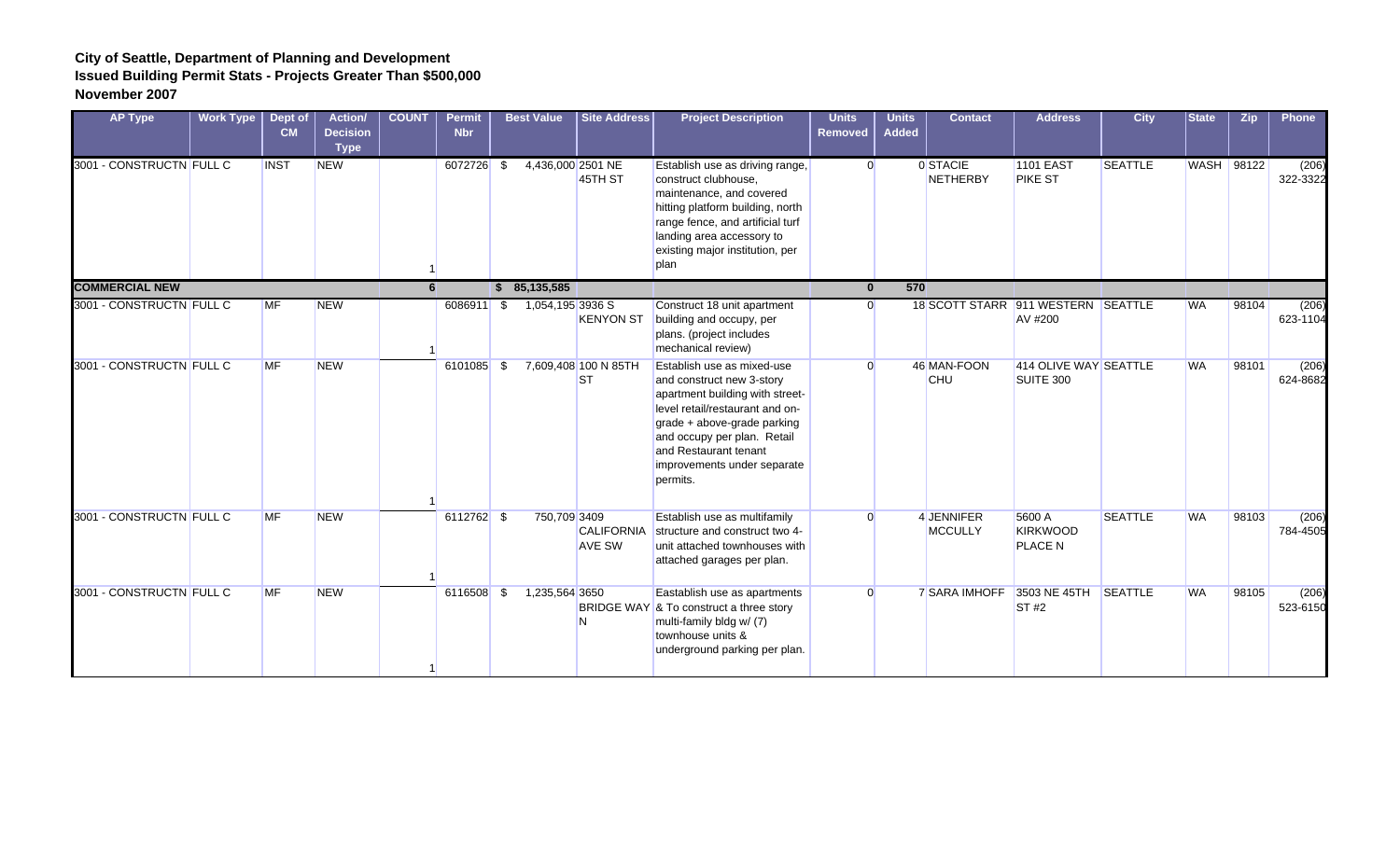| <b>AP Type</b>           | Work Type | Dept of<br>CM | <b>Action/</b><br><b>Decision</b><br><b>Type</b> | <b>COUNT</b> | <b>Permit</b><br><b>Nbr</b> | <b>Best Value</b> | Site Address                                        | <b>Project Description</b>                                                                                                                                                                                                                                               | <b>Units</b><br>Removed | <b>Units</b><br><b>Added</b> | <b>Contact</b>             | <b>Address</b>                                  | <b>City</b>    | <b>State</b> | <b>Zip</b> | Phone                      |
|--------------------------|-----------|---------------|--------------------------------------------------|--------------|-----------------------------|-------------------|-----------------------------------------------------|--------------------------------------------------------------------------------------------------------------------------------------------------------------------------------------------------------------------------------------------------------------------------|-------------------------|------------------------------|----------------------------|-------------------------------------------------|----------------|--------------|------------|----------------------------|
| 3001 - CONSTRUCTN FULL C |           | <b>MF</b>     | <b>NEW</b>                                       |              | 6118919 \$                  |                   | 4,500,000 6900 EAST<br><b>WAY N</b>                 | Phase II of III for construction<br>GREEN LAKE of a 4-story multifamily<br>structure / Foundation &<br>Concrete Structure only / Build<br>per plans                                                                                                                      | $\overline{0}$          |                              | 0 JODI<br><b>PATTERSON</b> | 26456 MARINE DES MOINES<br><b>VIEW DR S</b>     |                | <b>WA</b>    | 98198      | (425)<br>681-4718          |
| 3001 - CONSTRUCTN FULL C |           | <b>MF</b>     | <b>NEW</b>                                       |              | 6122081 \$                  |                   | 592,281 2939 S<br><b>MOUNT</b><br><b>BAKER BLVD</b> | Construct 4-unit townhomes<br>(North bldg) with 4 surface<br>parking spaces, per plans.<br>(Review and processing for<br>#6135848 under this permit).                                                                                                                    | $\Omega$                |                              | 4 JEFF<br><b>WEGENER</b>   | 1225 S<br><b>WELLER ST,</b><br>SUITE 310        | <b>SEATTLE</b> | <b>WA</b>    | 98144      | (206)<br>355-9256          |
| 3001 - CONSTRUCTN FULL C |           | MF            | <b>NEW</b>                                       |              | 6125552 \$                  |                   | 501,125 111 19TH<br>AVE E                           | Construct 4 unit townhouse<br>(Review and processing for 2<br>A/Ps under 6125552) per plan.                                                                                                                                                                              | $\Omega$                |                              | 4 TESS WEGIER 4422 BAGLEY  | AVE N SUITE<br>111                              | <b>SEATTLE</b> | <b>WA</b>    | 98103      | (206)<br>228-2009          |
| 3001 - CONSTRUCTN FULL C |           | <b>MF</b>     | <b>NEW</b>                                       |              | 6126503 \$                  |                   | 546,664 117 W<br><b>KINNEAR PL</b>                  | Establish use and construct 3<br>unit townhouse structure this<br>permit per plan (north bldg).<br>Establish use and construct<br>$(1)$ 3 unit and $(1)$ 2 unit<br>townhouse structure &<br>demolish apartment) bldg per<br>plan process and routing with<br>ap# 6126503 | $\Omega$                |                              |                            | 3 BRITTANI ARD PO BOX 99486 SEATTLE             |                | <b>WA</b>    | 98139      | (206)<br>282-7990          |
| 3001 - CONSTRUCTN FULL C |           | <b>MF</b>     | <b>NEW</b>                                       |              | $6127214$ \$                |                   | 533,482 1722 13TH<br><b>AVE S</b>                   | Establish use as 4-townhouse<br>and construct nw fourplex with<br>attached garage per plans.<br>(Establish use as townhouse,<br>construct (2) four-unit<br>townhouses w/attached<br>garages per plans. (Reviews<br>and processing for 2 ap's<br>under 6127214)           | $\Omega$                |                              |                            | 4 KELLY FOSTER 19237 AURORA SHORELINE<br>AVE N. |                | <b>WA</b>    | 98133      | (206)<br>542-9096<br>x 106 |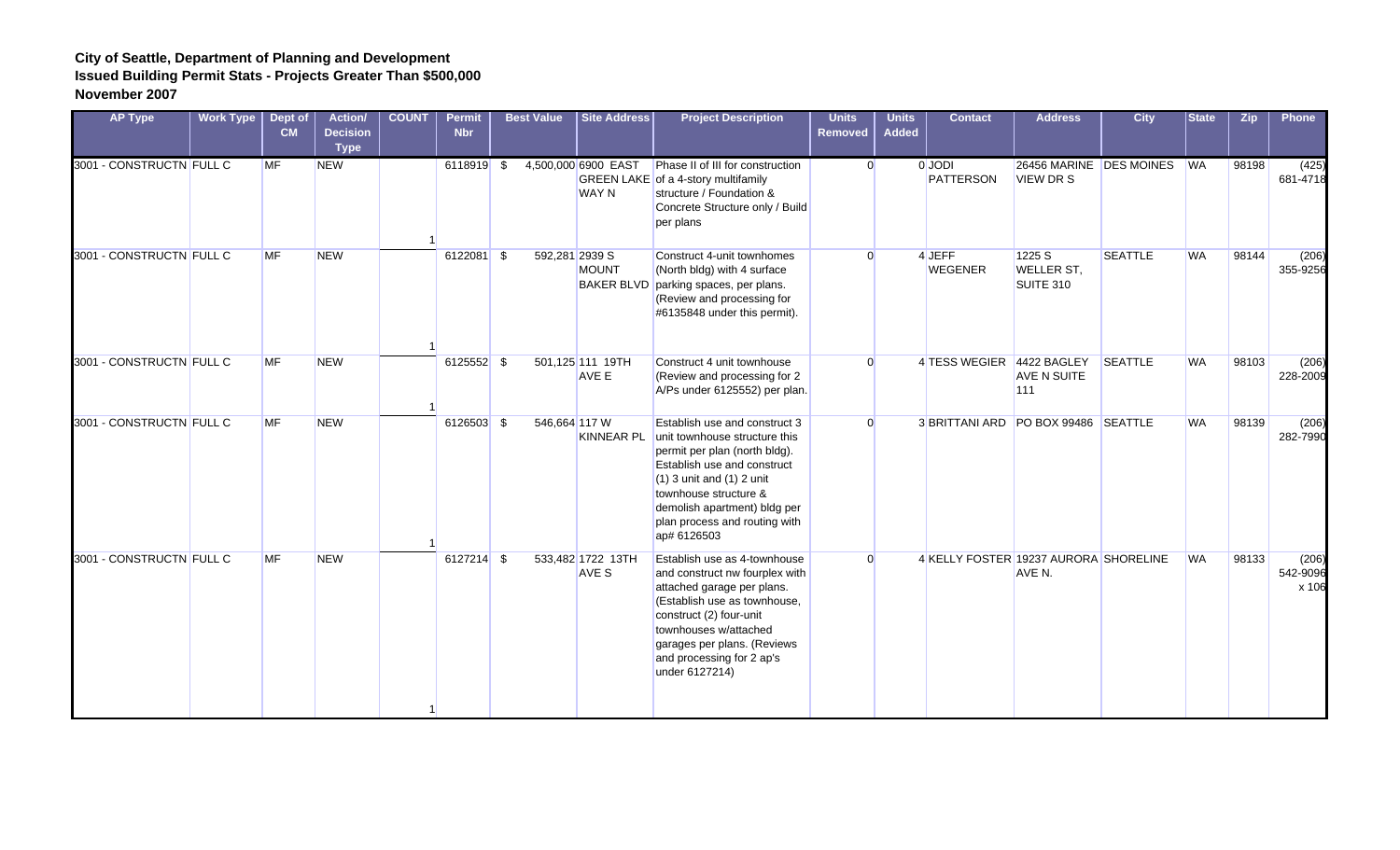| <b>AP Type</b>           | Work Type | Dept of<br>CM | <b>Action/</b><br><b>Decision</b><br><b>Type</b> | <b>COUNT</b> | <b>Permit</b><br><b>Nbr</b> | <b>Best Value</b> | <b>Site Address</b>                                | <b>Project Description</b>                                                                                                                                                                                                     | <b>Units</b><br><b>Removed</b> | <b>Units</b><br><b>Added</b> | <b>Contact</b>                        | <b>Address</b>                           | <b>City</b>    | <b>State</b> | <b>Zip</b> | <b>Phone</b>               |
|--------------------------|-----------|---------------|--------------------------------------------------|--------------|-----------------------------|-------------------|----------------------------------------------------|--------------------------------------------------------------------------------------------------------------------------------------------------------------------------------------------------------------------------------|--------------------------------|------------------------------|---------------------------------------|------------------------------------------|----------------|--------------|------------|----------------------------|
| 3001 - CONSTRUCTN FULL C |           | <b>MF</b>     | <b>NEW</b>                                       |              | $6129291$ \$                |                   | AVE NE                                             | 567,150 10530 24TH Construct four unit townhouse<br>bldg with attached garage, per<br>plans.                                                                                                                                   | $\Omega$                       |                              | 4 JOHN HUNT                           | 421 WARD ST SEATTLE                      |                | <b>WA</b>    | 98109      | (206)<br>283-4649          |
| 3001 - CONSTRUCTN FULL C |           | <b>MF</b>     | <b>NEW</b>                                       |              | 6133931 \$                  |                   | 546,627 1724 13TH<br>AVE S                         | Establish use as townhomes<br>and construct ne bldg fourplex.<br>Establish use as townhomes.<br>construct (2) four-unit<br>townhouses w/attached<br>garages per plans. (Reviews<br>and processing for 2 ap's<br>under 6127214) | $\Omega$                       |                              | 4 KELLY FOSTER 19237 AURORA SHORELINE | AVE N.                                   |                | <b>WA</b>    | 98133      | (206)<br>542-9096<br>x 106 |
| 3001 - CONSTRUCTN FULL C |           | <b>MF</b>     | <b>NEW</b>                                       |              | 6135520 \$                  |                   | 750,709 3423<br><b>CALIFORNIA</b><br><b>AVE SW</b> | Establish use as multifamily<br>structure and construct (2) 4<br>attached townhouses with<br>attached garages per plan<br>(Review and Processing done<br>under A/P# 6135520)                                                   | $\Omega$                       |                              | 4 JENNIFER<br><b>MCCULLY</b>          | 5600 A<br>KIRKWOOD<br><b>PLACE N</b>     | <b>SEATTLE</b> | <b>WA</b>    | 98103      | (206)<br>784-4505          |
| 3001 - CONSTRUCTN FULL C |           | <b>MF</b>     | <b>NEW</b>                                       |              | 6135848 \$                  |                   | 591,561 3107 30TH<br>AVE S                         | Construct 4-unit townhomes<br>(South bldg) with 4 surface<br>parking spaces, per plan.<br>(Review and processing under<br>#6122081).                                                                                           | $\Omega$                       |                              | 4 JEFF<br><b>WEGENER</b>              | 1225 S<br><b>WELLER ST,</b><br>SUITE 310 | <b>SEATTLE</b> | <b>WA</b>    | 98144      | (206)<br>355-9256          |
| 3001 - CONSTRUCTN FULL C |           | <b>MF</b>     | <b>NEW</b>                                       |              | 6136359 \$                  |                   | AVE N                                              | 898.421 7404 LINDEN Establish use and construct 5<br>unit townhouse with attached<br>garage per plan.                                                                                                                          | $\Omega$                       |                              | 5 PAUL PIERCE                         | 2251 NW 60TH SEATTLE<br>ST#D             |                | <b>WA</b>    | 98107      | (206)<br>251-5962          |
| 3001 - CONSTRUCTN FULL C |           | <b>MF</b>     | <b>NEW</b>                                       |              | 6141410 \$                  |                   | 734,150 3421<br><b>CALIFORNIA</b><br><b>AVE SW</b> | Establish use as multifamily<br>structure and construct (2) 4<br>attached townhouses with<br>attached garages per plan<br>(Review and Processing done<br>under A/P# 6135520)                                                   | $\Omega$                       |                              | 0 JENNIFER<br><b>MCCULLY</b>          | 5600 A<br>KIRKWOOD<br><b>PLACE N</b>     | <b>SEATTLE</b> | <b>WA</b>    | 98103      | (206)<br>784-4505          |